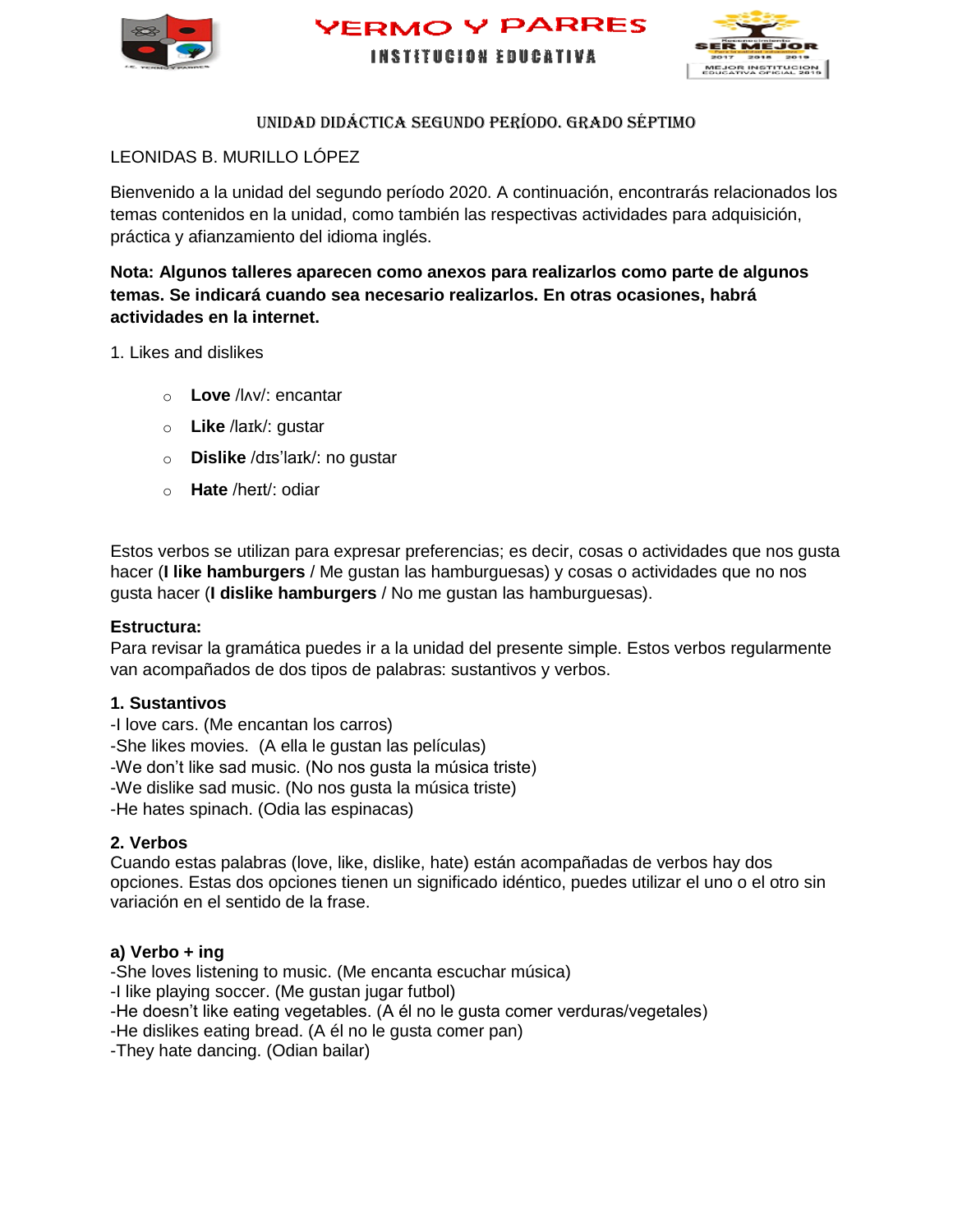





**INSTITUCION EDUCATIVA** 

#### **b) Like + infinitivo**

-She loves to listen to music. (Me encanta escuchar música) -I like to play soccer. (Me gustan jugar futbol) -He doesn't like to eat vegetables. (A él no le gusta comer verduras/vegetales) -He dislikes to eat bread. (A él no le gusta comer pan) -They hate to dance. (Odian bailar)

#### **Error común**

Existe un error común en los hablantes del español. La siguiente oración es un ejemplo del error, intenta nunca cometerlo:

-I love watch movies

Existen dos formas correctas para la oración anterior (Me encanta ver películas):

-I love to watch movies.

-I love watching movies.

Here it is one more explanation.<https://www.youtube.com/watch?v=SWWkG8q0nI8>

Now, you have some extra vocabulary to express preferences.

| I'm crazy for       | I am crazy for sports                             |
|---------------------|---------------------------------------------------|
| My favorite         | My favorite movie is Inception                    |
| I like              | I like playing soccer with my brother             |
| I love              | I love doing yoga                                 |
| I hate              | I hate eating vegetables                          |
| I really hate       | I really hate doing exercises at school           |
| I really adore      | I really adore happy endings                      |
| I detest            | I detest having to come here every summer         |
| [noun] is OK        | A Pepsi is OK                                     |
| I really like       | I really love going to the beach with my children |
| I really don't like | I really don't like going to the movies           |
| I don't like        | I don't like heavy metal                          |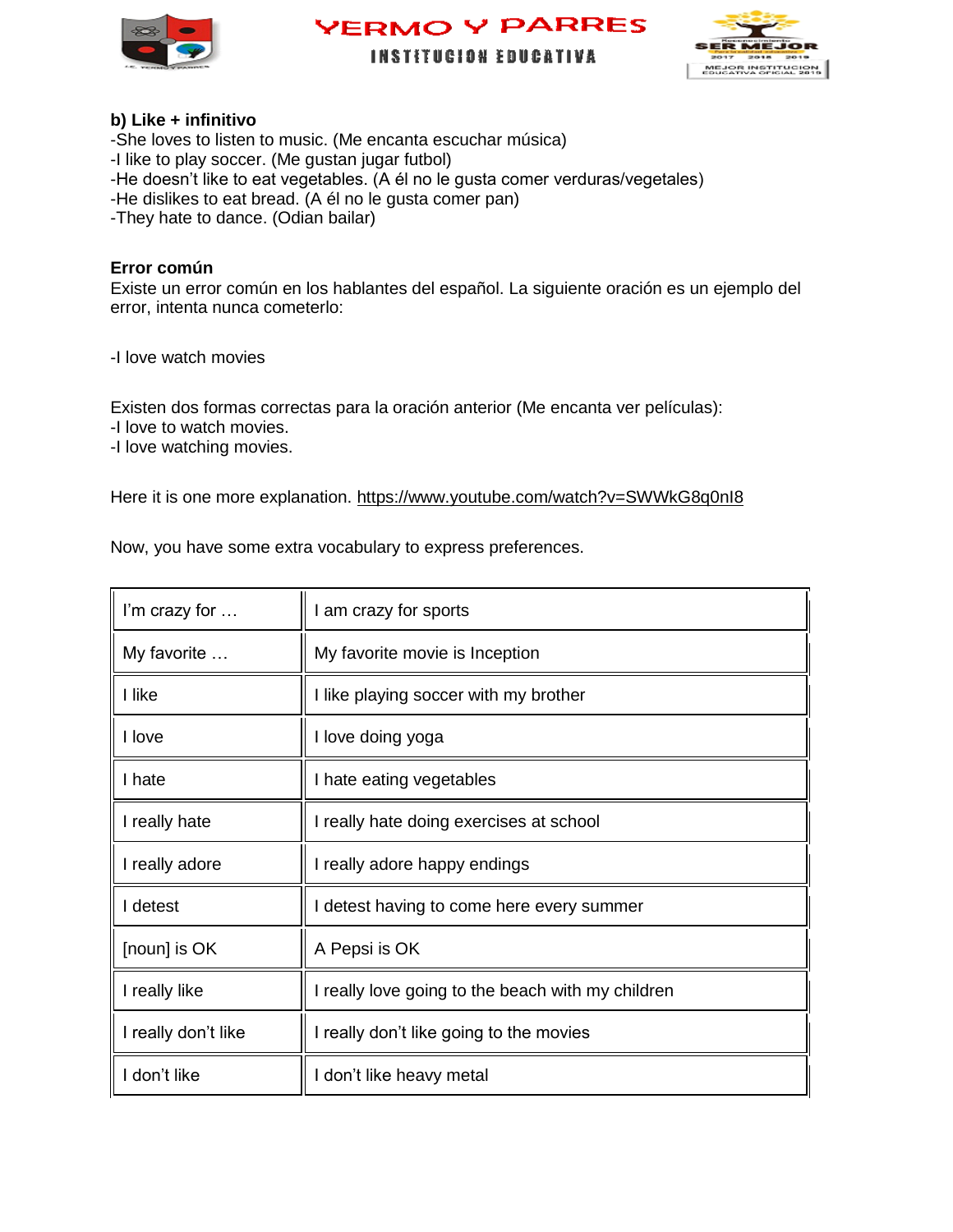





**Activity.** Translate the following text into Spanish.

Likes and Dislikes Reading

Hello, Friends!

I am Linda and I'm 16 years old. I am from Ireland, Today I'm writing about the things that I like and thing that I don't like.

It isn't easy because there are **too many things that I like** and some things that I don't like. That's why I am going to write about three or four topics.

## **Entertainment**

**I really like** listening to music, **I like different** types of music but I am crazy for electronic music, my favorite DJ's are Robin Schulz and Calvin Harris. I also like watching TV and movies. I like drama movies and sitcoms such as two and half men and the Bing Bang Theory. Sometimes I like to go out with my school friends. We go to the movie theater and the mall.

## **Food**

First, let's talk about food and drinks. I don't like fish very much, but I like meat. I really like fast food such as pizza, hamburgers and French fries but my **favorite** snacks are **pizza** and **hamburgers**.

Pizza is delicious with coke, but I prefer lemonade and orange juice than coke.

I also **like** white coffee. I hate **alcoholic drinks!** When it comes to fruit. **I really adore** grapes, but pears are not my cup of tea. I **like** apples and I love oranges! I'm not a fan of vegetables, but my parents and teachers say they're very important. I think they're right.

I really hate broccoli, but carrots are ok. **I detest** cucumber salad, but I like mixed salad I'm crazy for mushrooms, but I really don't like onions.

## **School Subjects**

I love playing with my friends in the playground. **I don't like** History very much and **I hate** Maths lessons! Anyway, **I like** Gym and Art, but **I prefer** Science because **I'm crazy for** animals.

**I really like** Music and **I love** Portuguese lessons, **but my favorite subject** is English, of course!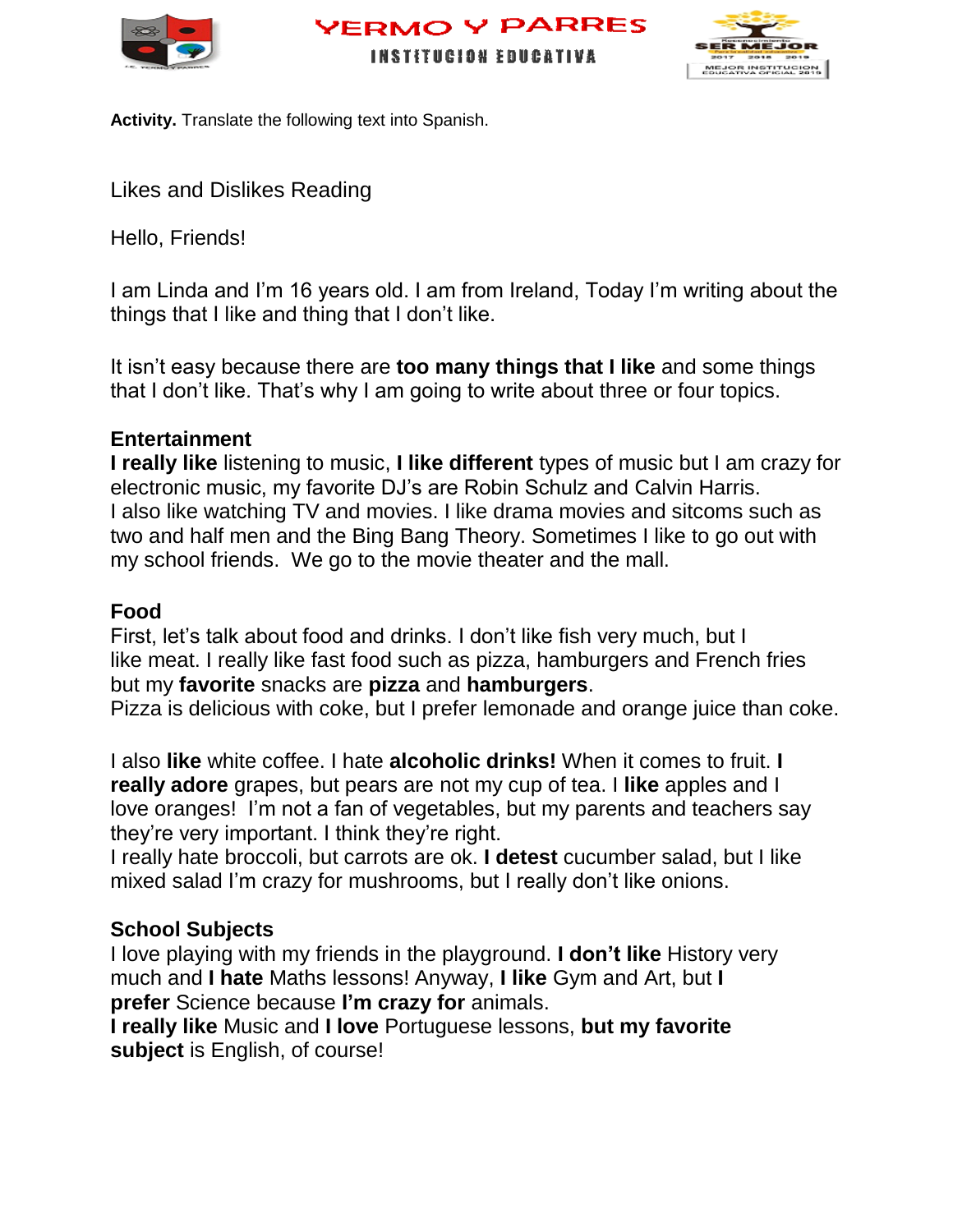



**INSTITUCION EDUCATIVA** 

And you? What are your likes and dislikes?

## **Describe your preferences according to last description.**

## **Listening activity.**

#### Listen and answer.

[https://es.liveworksheets.com/worksheets/en/English\\_as\\_a\\_Second\\_Language\\_\(ESL\)/Likes\\_and](https://es.liveworksheets.com/worksheets/en/English_as_a_Second_Language_(ESL)/Likes_and_dislikes/Likes_and_dislikes_(listening)_ig406jz) dislikes/Likes and dislikes (listening) ig406jz

[https://www.liveworksheets.com/worksheets/en/English\\_as\\_a\\_Second\\_Language\\_\(ESL\)/Likes\\_a](https://www.liveworksheets.com/worksheets/en/English_as_a_Second_Language_(ESL)/Likes_and_dislikes/Like,_love_or_hate_%5E_ing_nr18318ym) [nd\\_dislikes/Like,\\_love\\_or\\_hate\\_%5E\\_ing\\_nr18318ym](https://www.liveworksheets.com/worksheets/en/English_as_a_Second_Language_(ESL)/Likes_and_dislikes/Like,_love_or_hate_%5E_ing_nr18318ym)

## **Talking about preferences: 'prefer', 'like better' and 'would rather'**

There are different ways we can ask about preferences. To ask about people's general tastes or preferences we can use one of the following. They all have the same meaning:

Which do you prefer tea or coffee? Qué preferirías/ qué te gustaría? I prefer tea to coffee.

Which do you prefer drinking tea or coffee? Qué preferirías/ qué te gustaría? I prefer drinking tea to coffee. Prefiero té.

Which do you prefer to drink tea or coffee? I prefer to drink tea than coffee. Prefiero té.

Which do you like better tea or coffee? ¿Qué prefieres/ qué te gusta? I like tea better than coffee. Me gusta más el té.

Do you prefer tea or coffee? I prefer tea to coffee. Prefiero té

At a specific time Imagine that a friend is visiting your home. You offer to make them a drink. You ask:

#### **Would you prefer tea or coffee?**

**Tea, please.**

Unreal situations Se utiliza la expresión **would rather** que significa preferiría.

#### **For unreal situations we use 'would':**

Unfortunately, there is no chance that you will marry Brad Pitt or Johnny Depp. It is an unreal situation, so we ask (Notice that 'rather' is **always** followed by a verb'):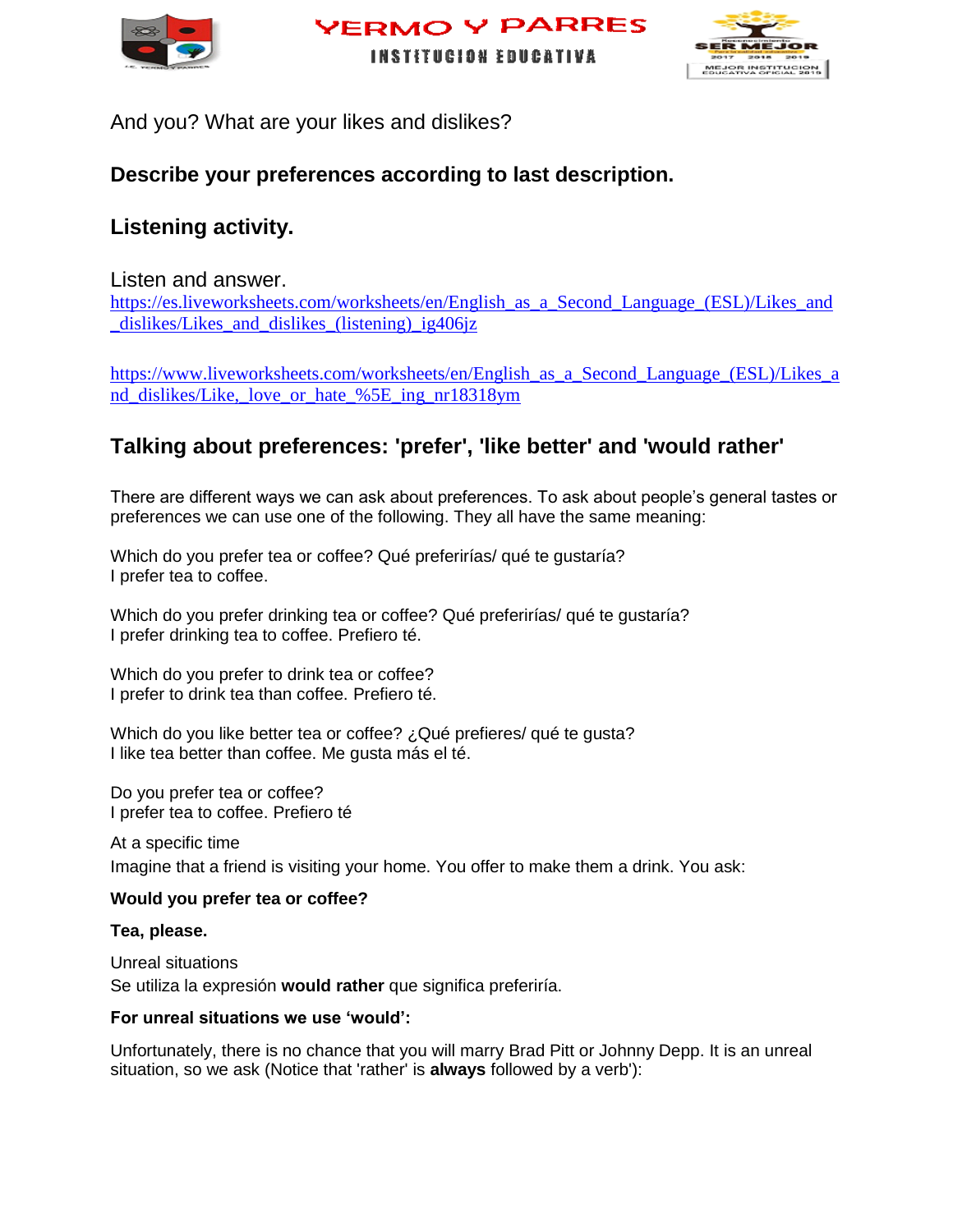





*Would you rather marry Brad Pitt or Johnny Depp?* **I'd rather marry Johnny Depp than Brad Pitt. I think he's sexier!**

Another example of this would be:

*Would you rather be a bird or a dolphin?* **I'd rather be a bird than a dolphin because I don't like fish!**

Negative answers.

*Would you rather marry Brad Pitt or Johnny Depp?*

**I'd rather not marry either. I'd rather marry David Beckham.**

*Would you rather be a bird or a dolphin?*

**I'd rather not be either. I'd rather be a cow.**

**Exercise. Write the word to complete the sentence.** 

| Would you ____ to meet at 6 or 7?                        | c. prefer                                              |
|----------------------------------------------------------|--------------------------------------------------------|
| a. rather                                                | Would you ____ go to the cinema or to a<br>restaurant? |
| b. would rather                                          |                                                        |
| c. prefer                                                | a. rather                                              |
|                                                          | b. like better                                         |
| Who do you ____ Chelsea or Manchester<br>United?         | c. prefer                                              |
| a. prefer                                                | Which do you __ eat chocolate or ice-<br>cream?        |
| b. better                                                | a. rather                                              |
| c. rather                                                |                                                        |
|                                                          | b. prefer                                              |
| Which do you better McDonald's or<br><b>Burger King?</b> | c. prefer to                                           |
| a. like                                                  | Who does she ___ you or me?                            |
| b. rather                                                | a. prefer to                                           |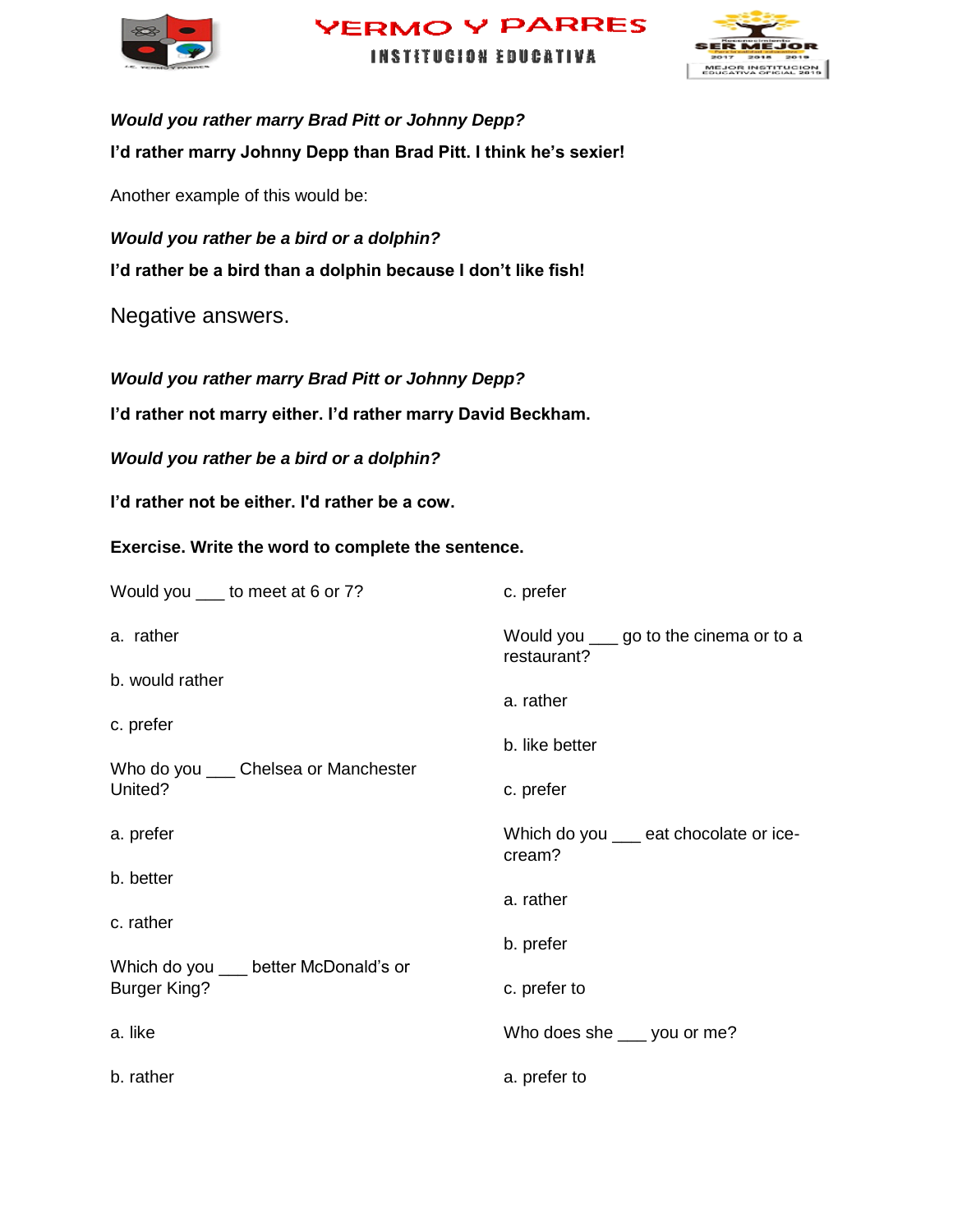

I would rather go to either. c. prefer

## **There Be: There is / there are)**

<https://www.youtube.com/watch?v=ZjhOgnROluo>

Las expresiones **there is** y **there are** hablan de la existencia o no-existencia de las cosas, como en español **hay.**

Por ejemplo…

Hay algo de café en la cocina. = *There is some coffee in the kitchen*Hay dos personas en el ascensor. = *There are two people in the elevator.*La gran diferencia con el español es que en inglés diferenciamos entre **there is** en singular y **there are** en plural.

There is / there are= affirmative

There is not / there are not= negative

Is there? / Are there? Interrogative

**Exercises.** Visit the website below and do the activities to learn more about **there is** and **there are.** 

https://www.englisch-hilfen.de/en/exercises/various/there is there are2.htm

[https://www.liveworksheets.com/worksheets/en/English\\_as\\_a\\_Second\\_Language\\_\(ESL\)/There\\_](https://www.liveworksheets.com/worksheets/en/English_as_a_Second_Language_(ESL)/There_is_-_there_are/There_is_-_there_are_na601gy) [is\\_-\\_there\\_are/There\\_is\\_-\\_there\\_are\\_na601gy](https://www.liveworksheets.com/worksheets/en/English_as_a_Second_Language_(ESL)/There_is_-_there_are/There_is_-_there_are_na601gy)

Countables and Uncountables nouns.

In English grammar, countable nouns are individual people, animals, places, things, or ideas which can be counted. Uncountable nouns are not individual objects, so they cannot be counted

**Sustantivos contables e incontables**. Los **sustantivos contables** son aquellos **sustantivos** que pueden separarse en unidades, es decir, son entidades que se pueden contar. Por ejemplo: lápiz, cama, vaso. Los **sustantivos incontables** son aquellos **sustantivos** que designan entidades que no tienen unidad, o que no tienen plural ...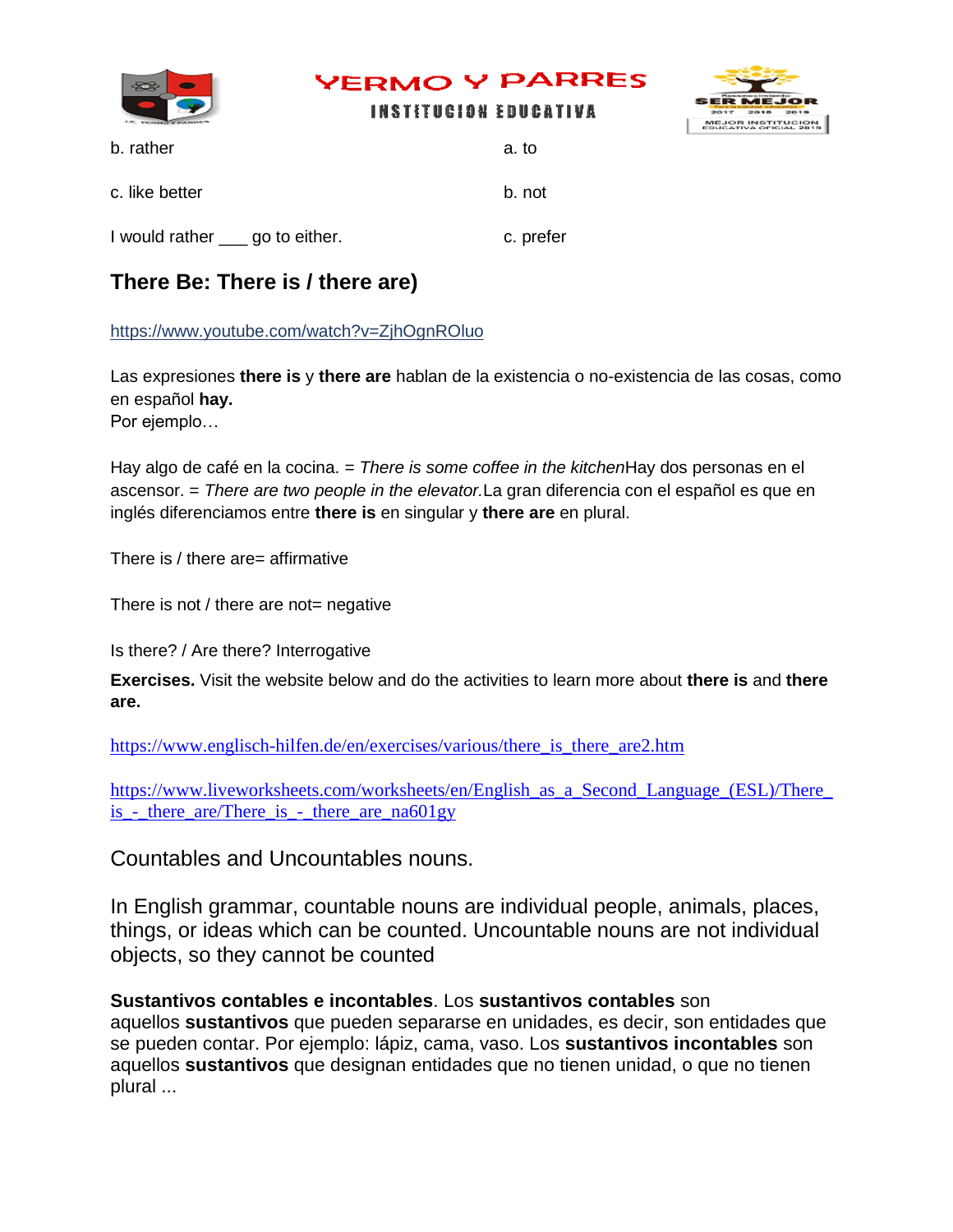

**INSTITUCION EDUCATIVA** 



## **Countable Noun Examples**

Anything that can be counted, whether singular  $-$  a dog, a house, a friend, etc. or plural  $-$  a few books, lots of oranges, etc. is a countable noun. The following countable noun examples will help you to see the difference between countable and uncountable nouns. Notice that singular verbs are used with singular countable nouns, while plural verbs are used with plural countable nouns.

- 1. There are at least twenty Italian **restaurants** in Little Italy.
- 2. Megan took a lot of **photographs** when she went to the Grand Canyon.
- 3. Your **book** is on the kitchen **table**.
- 4. How many **candles** are on that **birthday cake**?
- 5. You have several **paintings** to study in art appreciation **class**.
- 6. There's a big brown **dog** running around the **neighborhood**.

#### **Uncountable Noun Examples**

Anything that cannot be counted is an uncountable noun. Even though uncountable nouns are not individual objects, they are always singular and one must always use singular **[verbs](http://www.gingersoftware.com/content/grammar-rules/verbs/)** in conjunction with uncountable nouns. The following uncountable noun examples will help you to gain even more understanding of how countable and uncountable nouns differ from one another. Notice that singular verbs are always used with uncountable nouns.

- 1. There is no more **water** in the pond.
- 2. Please help yourself to some **cheese**.
- 3. I need to find **information** about Pulitzer Prize winners.
- 4. You seem to have a high level of **intelligence**.
- 5. Please take good care of your **equipment**.
- 6. Let's get rid of the **garbage**.

#### **Exercises**

Is the underlined noun countable or uncountable?

- 1. The children fell asleep quickly after a busy day of fun.
- 2. Be careful! The water is deep.
- 3. The parade included fire trucks and police cars.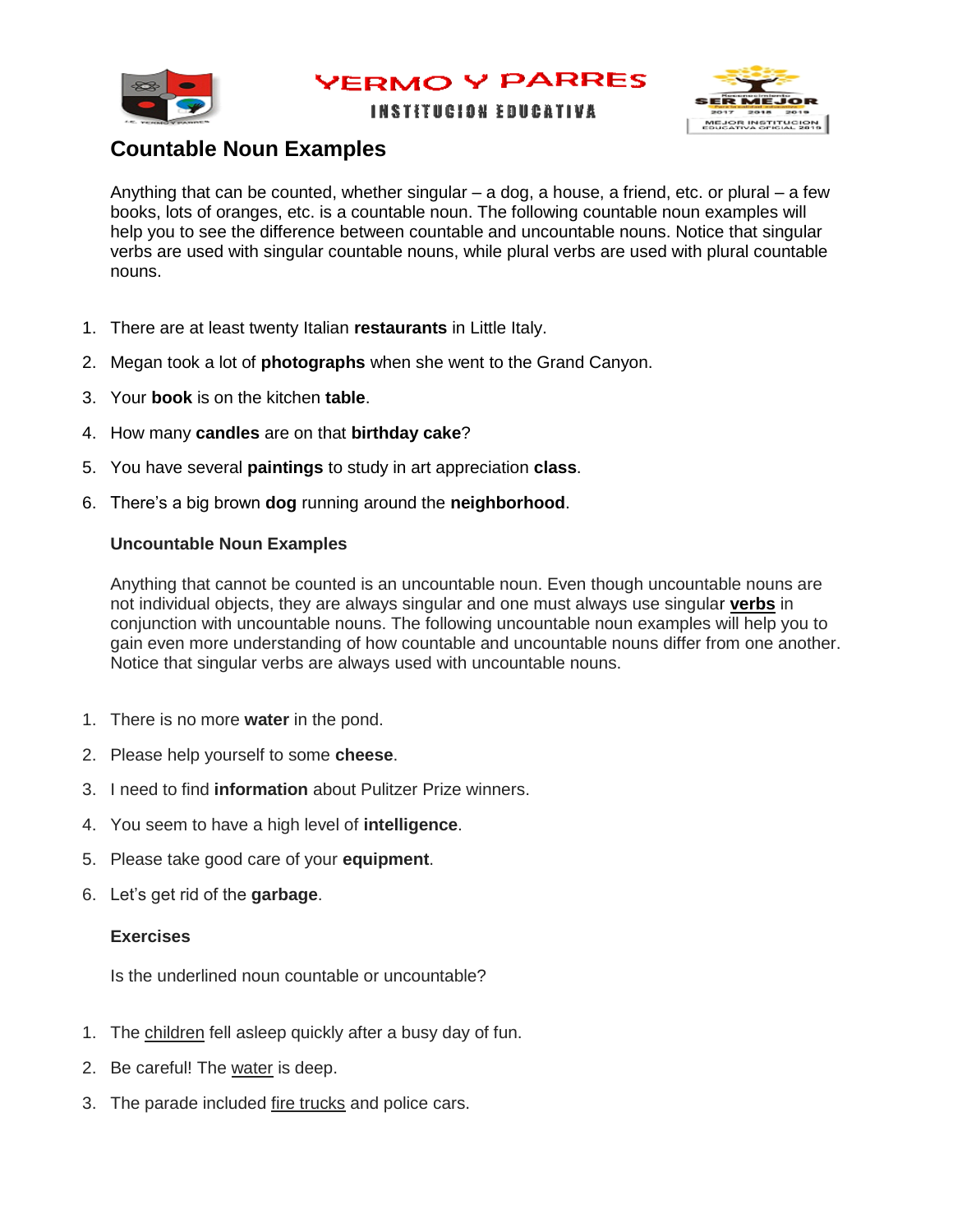

#### **INSTITUCION EDUCATIVA**



- 4. We like the large bottles of mineral water.
- 5. My mother uses real butter in the cakes she bakes.
- 6. How many politicians does it take to pass a simple law?
- 7. Most kids like milk, but Joey hates it.
- 8. Most pottery is made of clay.
- 9. Michael can play several different musical instruments.

<https://www.youtube.com/watch?v=1SbJ1B1MTQg>

## **Some - Any - A - An**

English Grammar Rules

For a clear understanding here you have a video's explanation.

<https://www.youtube.com/watch?v=68bT4Q9BPsM>

#### We use **A/AN** (articles) with **singular countable nouns**.

- My brother has **a dog** and my sister has **a cat**.
- There is **an accident** on the corner.

**A** is used when the next word starts with a **consonant sound**.

- A book
- A guitar
- A friend
- A university (The start of the word university sounds like YOU, a consonant sound).

**AN** is used when the next word starts with a **vowel sound**.

- An apple
- An ice-cream
- An orange
- An hour (the letter H in this word is silent so it sounds like it starts with a vowel).

Some and Any

We use **SOME** and **ANY** with **plural nouns** and **uncountable nouns**.

**Some** is generally used in **positive** sentences.

**Any** is generally used in **negative** sentences.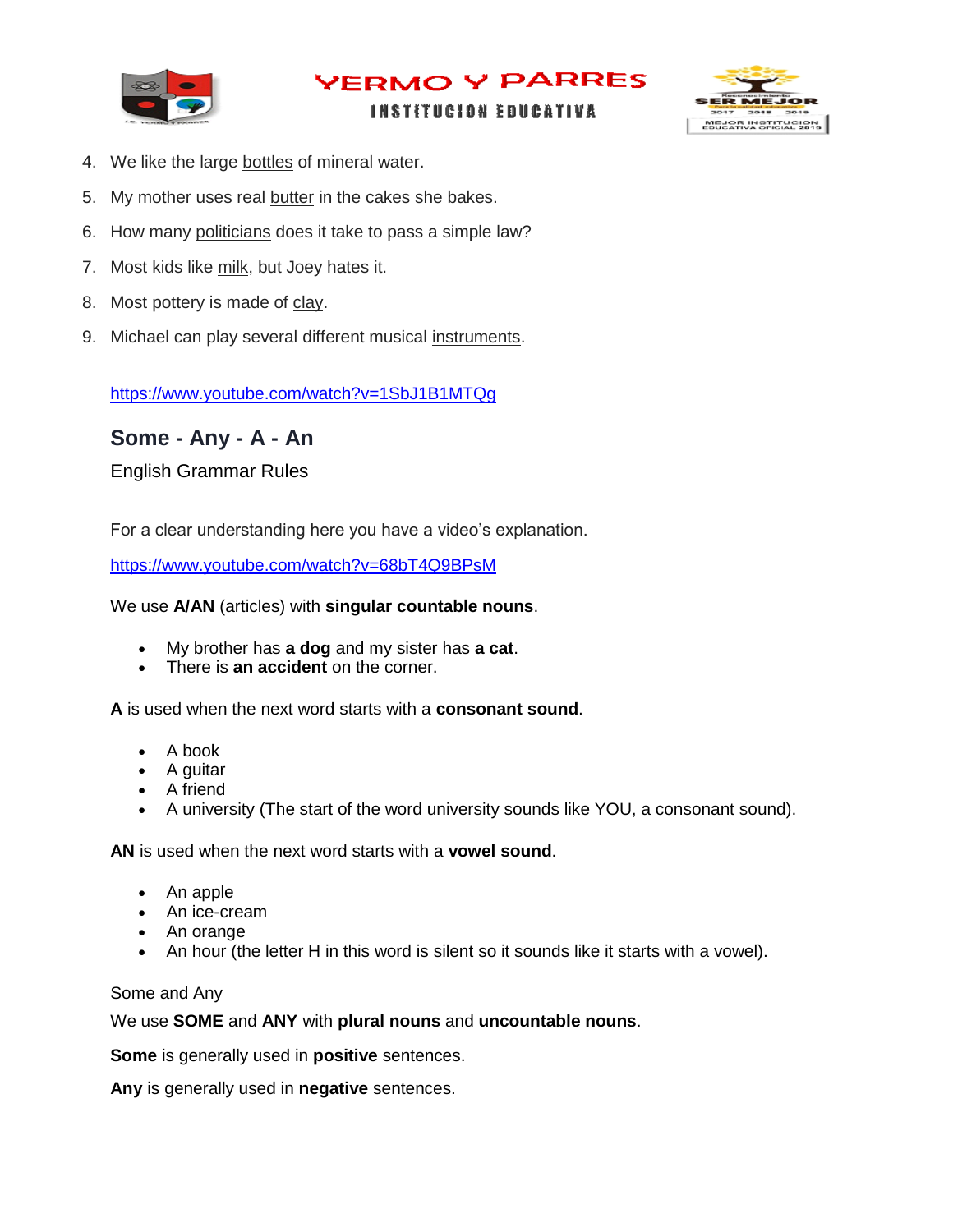

# MEJOR INSTITUCION

#### **INSTITUCION EDUCATIVA**

- I have **some information** for you about flights to Paris. (Positive - Uncountable)
- $\bullet$  I don't have any information for you about flights to Paris. (Negative - Uncountable)
- We met **some friends** for drinks after work yesterday. (Positive - Plural Countable)
- $\bullet$  I didn't see any friends there on Thursday. (Negative - Plural Countable)
- I think he will have **some time** to speak to you today. (Positive - Uncountable)
- I don't think he will have **any time** to speak to you today. (Negative - Uncountable)

You can also use **SOME** and **ANY** in a sentence without a noun if the meaning of the sentence is clear.

- I didn't eat any salad but Peter ate **some**. (salad)
- Sean took lots of photos of the mountains but Emma didn't take **any**. (photos)

Questions with Some and Any

Generally, we use **ANY** in questions.

- Do you know **any** famous people?
- Do you have **any** children?

But, **SOME** is used in the following circumstances:

#### **1. When we are offering something.**

- Would you like **some coffee**?
- Do you want **some sugar** for your coffee?

#### **2. When we are asking for something.**

- Could I have **some salt**, please?
- Can I have **some fries** with that?

#### **3. When we are suggesting something.**

- Why don't we watch **some movies** on TV tonight?
- Why don't you give her **some advice**?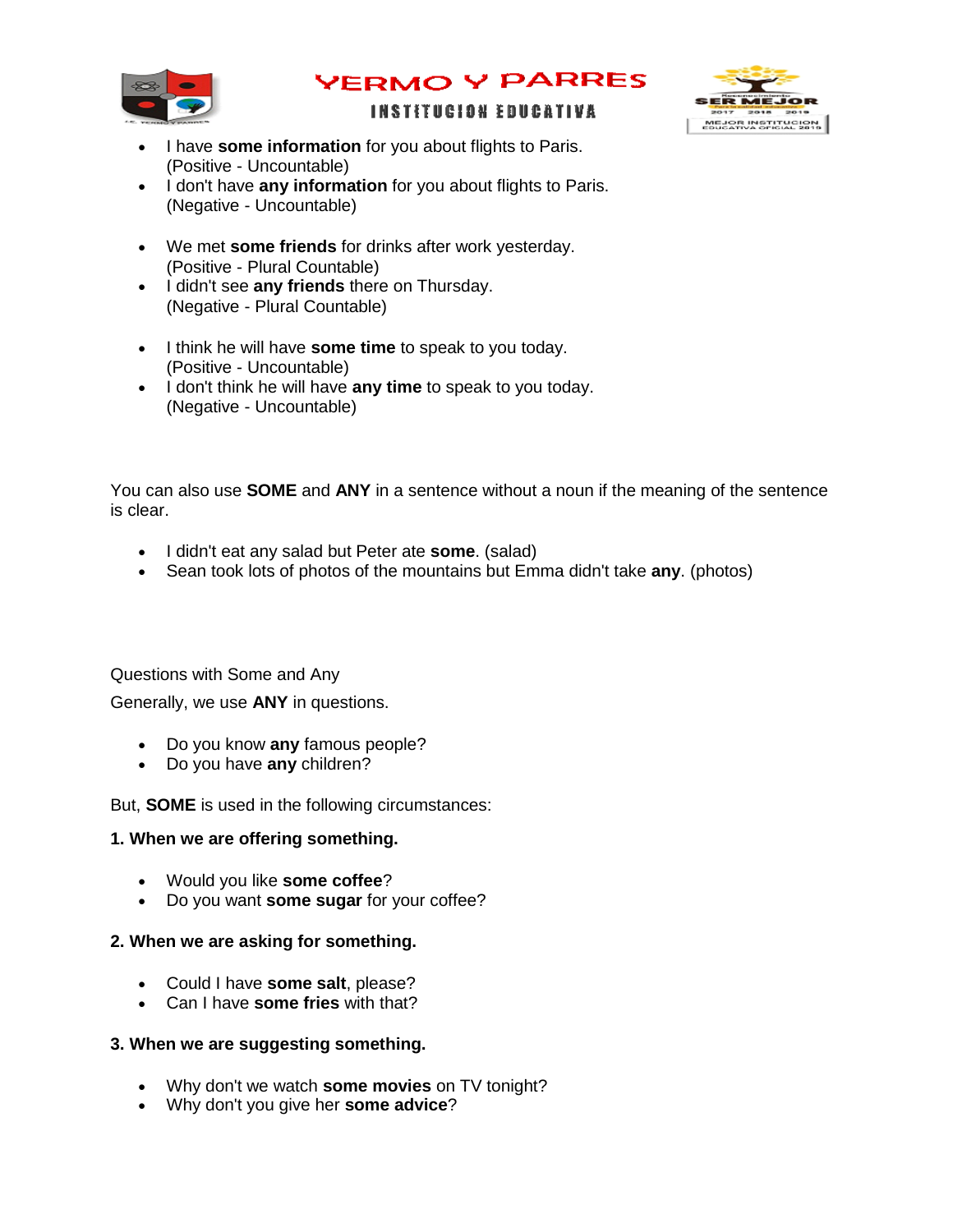



**INSTITUCION EDUCATIVA** 

You can also use **SOME** and **ANY** in a sentence without a noun if the meaning of the sentence is clear.

I didn't eat any salad but Peter ate **some**. (salad)

Sean took lots of photos of the mountains but Emma didn't take **any**. (photos)

#### **Summary Chart**

| <b>English</b><br>Grammar                                          | A - An - Some - Any                                                         |                            | Woodward                          |  |
|--------------------------------------------------------------------|-----------------------------------------------------------------------------|----------------------------|-----------------------------------|--|
| A/AN<br>$\ddot{}$                                                  | singular countable nouns                                                    |                            |                                   |  |
| $A + \frac{1}{2}$                                                  | There is a bottle on the table.                                             |                            |                                   |  |
| $AN +$ YOWEL SOUND                                                 | There is an apple on the table.                                             |                            |                                   |  |
| <b>SOME / ANY + plural countable nouns &amp; uncountable nouns</b> |                                                                             |                            |                                   |  |
| $+$ affirmative<br><b>SOME</b>                                     | There is some cheese in the fridge.                                         |                            |                                   |  |
|                                                                    |                                                                             |                            |                                   |  |
| negative<br><b>ANY</b>                                             |                                                                             |                            |                                   |  |
| ?) questions * ANY                                                 | There isn't any cheese in the fridge.<br>Is there any cheese in the fridge? |                            |                                   |  |
|                                                                    |                                                                             |                            |                                   |  |
|                                                                    | Countable<br><b>SINGULAR</b>                                                | Countable<br><b>PLURAL</b> |                                   |  |
| $\bigoplus$<br>affirmative                                         | A/AN                                                                        | <b>SOME</b>                | <b>SOME</b>                       |  |
| negative                                                           | A/AN                                                                        | <b>ANY</b>                 | <b>UNCOUNTABLE</b><br><b>ANY</b>  |  |
| (?<br>questions*                                                   | A/AN                                                                        | <b>ANY</b>                 | <b>ANY</b>                        |  |
| * EXCEPTIONS                                                       |                                                                             | Countable<br><b>PLURAL</b> |                                   |  |
| (?)<br>questions 1. offer                                          | Would you like some ?                                                       | <b>SOME</b>                | <b>UNCOUNTABLE</b><br><b>SOME</b> |  |
| ( ? )<br>questions 2. ask for                                      | Can I  some ?                                                               | <b>SOME</b>                | <b>SOME</b>                       |  |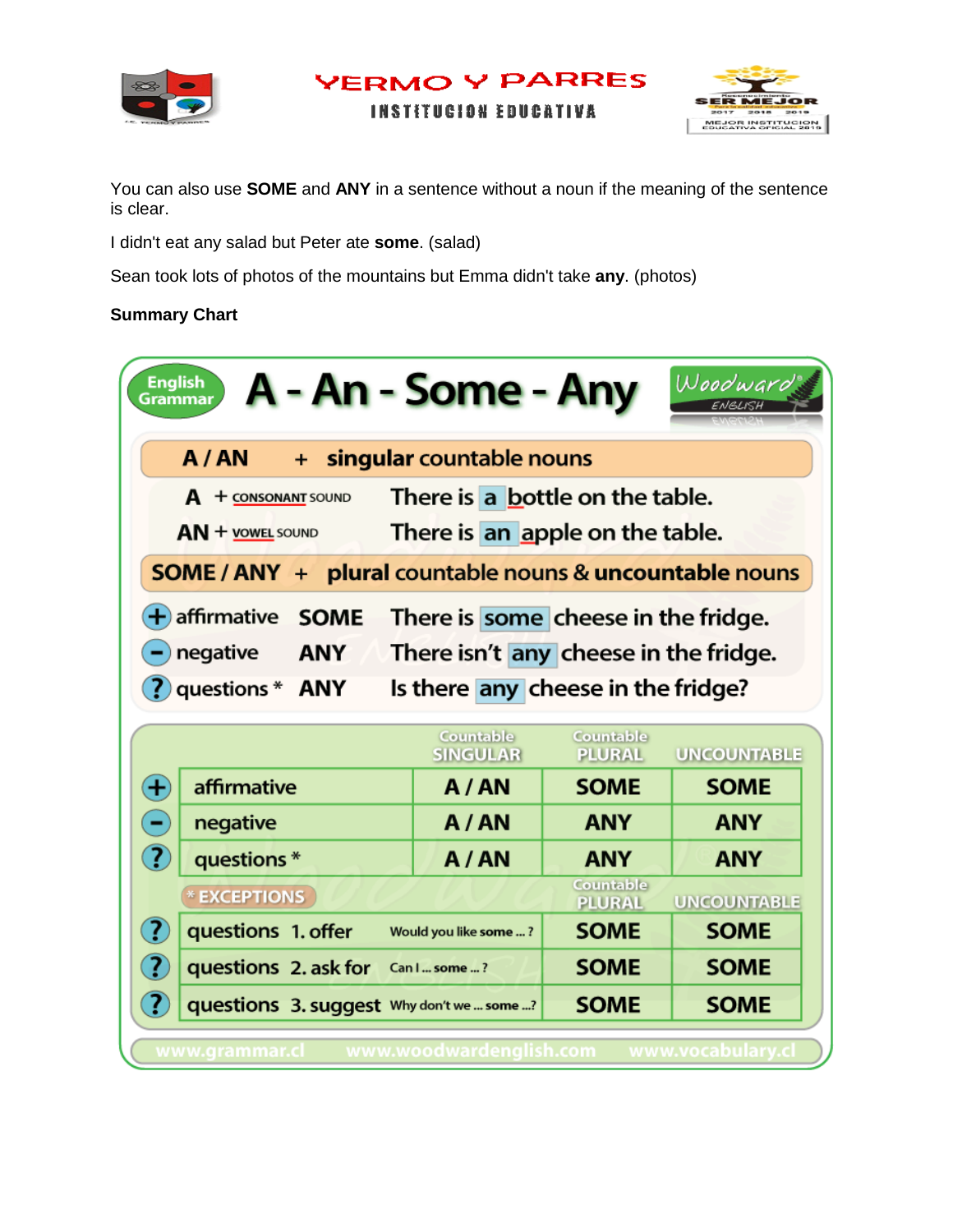

**INSTITUCION EDUCATIVA** 



Let's practice. Click on the link and do the activities.

[https://www.englishexercises.org/makeagame/viewgame.asp?id=5271https://www.english-](https://www.englishexercises.org/makeagame/viewgame.asp?id=5271)

[grammar.at/online\\_exercises/quantifiers/quantifiers1.htm](https://www.english-grammar.at/online_exercises/quantifiers/quantifiers1.htm)

**Exercise. Do the activity in the PDF. (Some-any activity). Taller no. 1**

### **How much / how many.**

<https://www.youtube.com/watch?v=QbeIFCTy9sU>

Explanation.

When we want to know the quantity or amount of something, we ask questions starting with *How much* and *How many*.

HOW MUCH ...? - (Quantity)

**How much** is used with uncountable nouns.

HOW MUCH + UNCOUNTABLE NOUN

- **How much** time do we have to finish the test?
- **How much** money did you spend?
- **How much** sugar would you like in your coffee?
- **How much** paper will I need?
- **How much** milk is in the fridge?
- **How much** traffic was there on the way to work?

If the verb **To Be** is used with an uncountable noun, it is in singular form (= IS or WAS etc.)

HOW MUCH ...? - (Price)

**How much** can also be used when we want to know the PRICE of something.

In this case, we can use **How much** with countable nouns (both singular and plural nouns).

- **How much** is that painting?
- **How much** are those shoes?
- **How much** did your jacket cost?
- **How much** is the dress on display in the window?
- **How much** will it cost me?
- **How much** does it cost?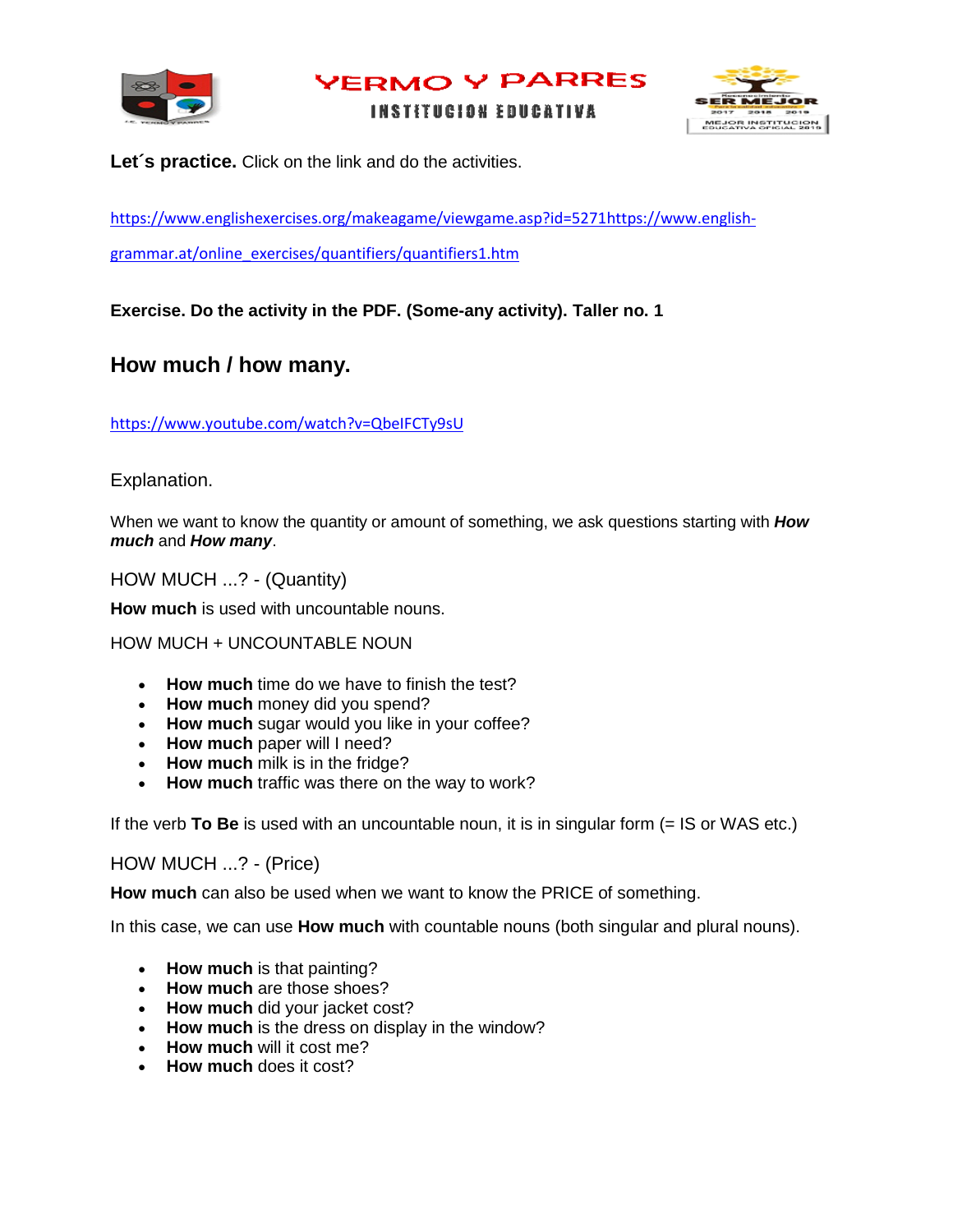

#### **INSTITUCION EDUCATIVA**



#### HOW MANY ...? - (Quantity)

**How many** is used when we want to know the QUANTITY of something.

It is only used with plural countable nouns.

#### HOW MANY + PLURAL NOUN

- **How many** days are there in January?
- **How many** people work in your company?
- **How many** cousins do you have?
- **How many** books did you buy?
- **How many** countries are there in the world?
- **How many** students are in the class right now?
- **How many** chairs are there in this room?
- **How many** pieces of chocolate would you like?

#### Omitting the noun

Often the noun is omitted in the question when it is obvious what we are talking about.

A: I would like to buy some **cheese**. B: **How much** (cheese) would you like?

The noun *cheese* is not necessary after *how much* since we already know we are talking about *cheese*. In fact, it is normally omitted to avoid sounding repetitive.

More examples:

- A: I need some **coins**. B: **How many** do you need?
- A: I need some **sugar**. B: **How much** do you need?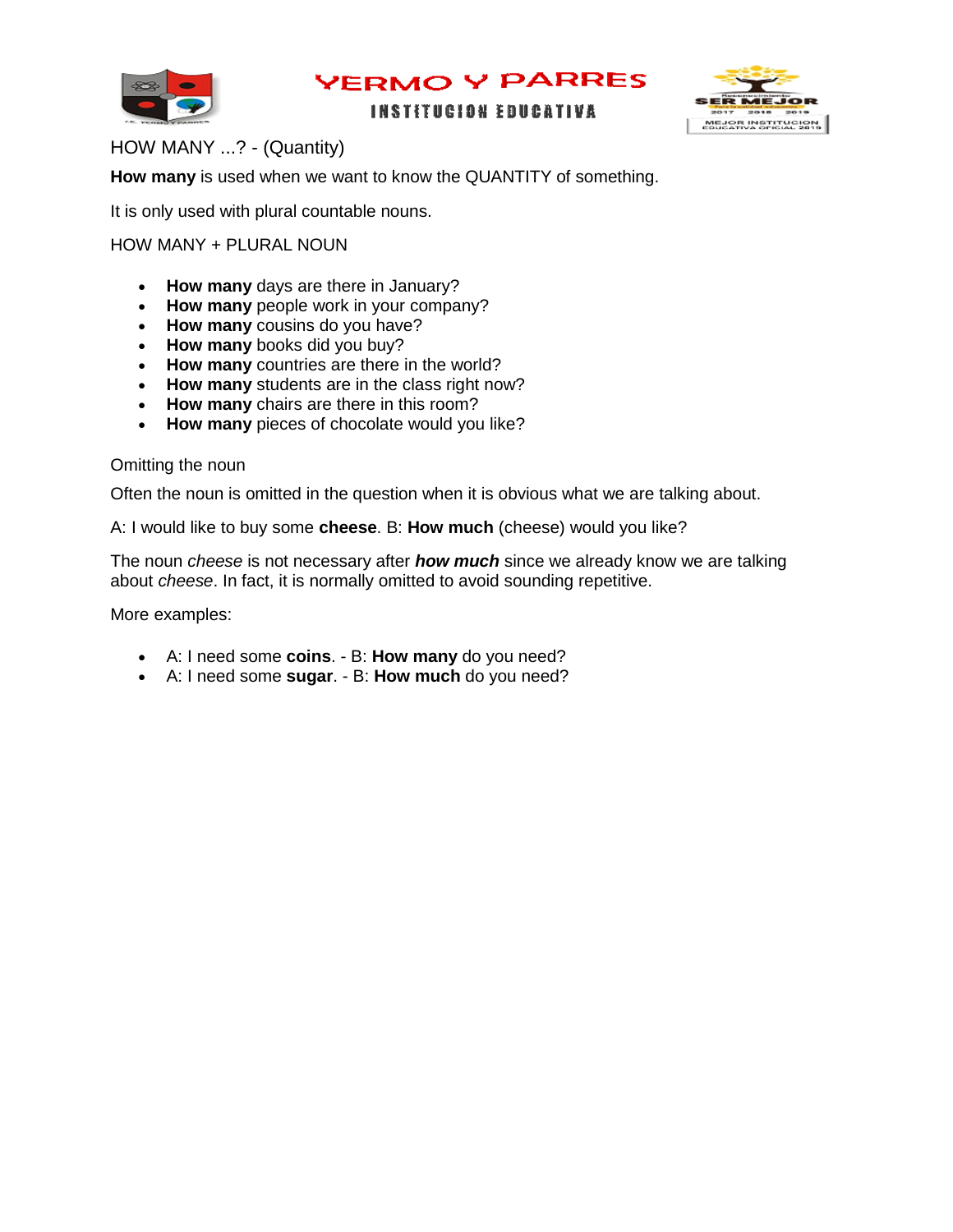

**INSTITUCION EDUCATIVA** 



## Summary Chart



**Activity.** Now it is your opportunity to practice.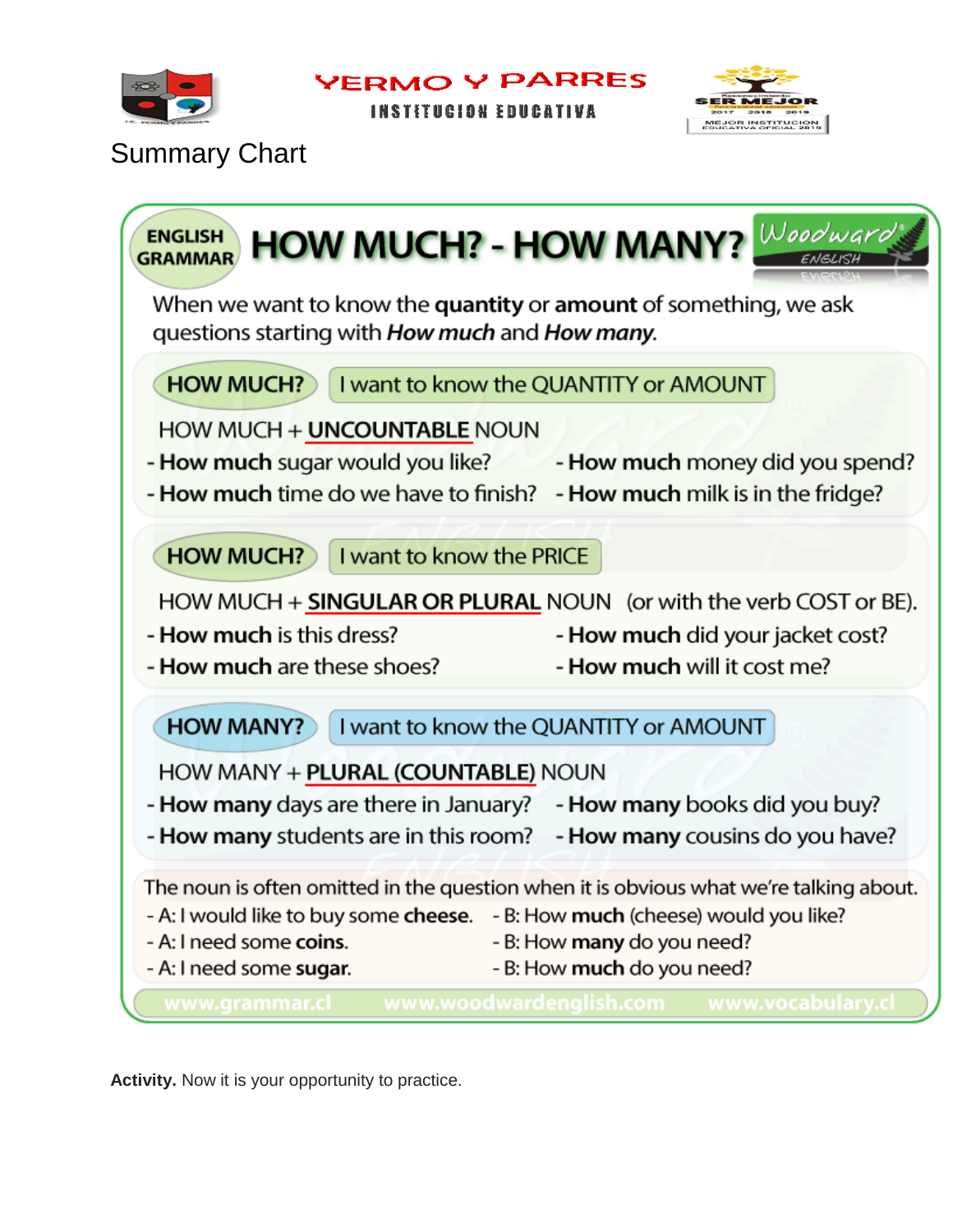

**INSTITUCION EDUCATIVA** 



[https://www.englisch-hilfen.de/en/exercises/confusing\\_words/much\\_many3.htm](https://www.englisch-hilfen.de/en/exercises/confusing_words/much_many3.htm)

<https://www.english-4u.de/en/grammar-exercises/how-much-many.htm>

**Exercise. Do the activity about how much and how many in word document. Taller no. 2**

## **A few / a little.**

**Watch the video which has the theme explanation.** 

<https://www.youtube.com/watch?v=oGqNs8REVS8>

[https://www.englisch-hilfen.de/en/exercises/confusing\\_words/few\\_little.htm](https://www.englisch-hilfen.de/en/exercises/confusing_words/few_little.htm)

<https://test-english.com/grammar-points/a2/much-many-little-few-some-any/>

Activity.

Decide whether you have to use a little or a few:

- 1. Can you please buy \_\_\_\_\_\_\_\_ apples.
- 2. We need \_\_\_\_\_\_\_\_ water.
- 3. I have \_\_\_\_\_\_\_ money left.
- 4. I take \_\_\_\_\_\_\_ sugar with my coffee.
- 5. We had \_\_\_\_\_\_\_ pints of beer there.
- 6. You have \_\_\_\_\_\_\_ time left.
- 7. There are \_\_\_\_\_\_\_ chairs in the room.
- 8. He only spent \_\_\_\_\_\_\_ dollars there.